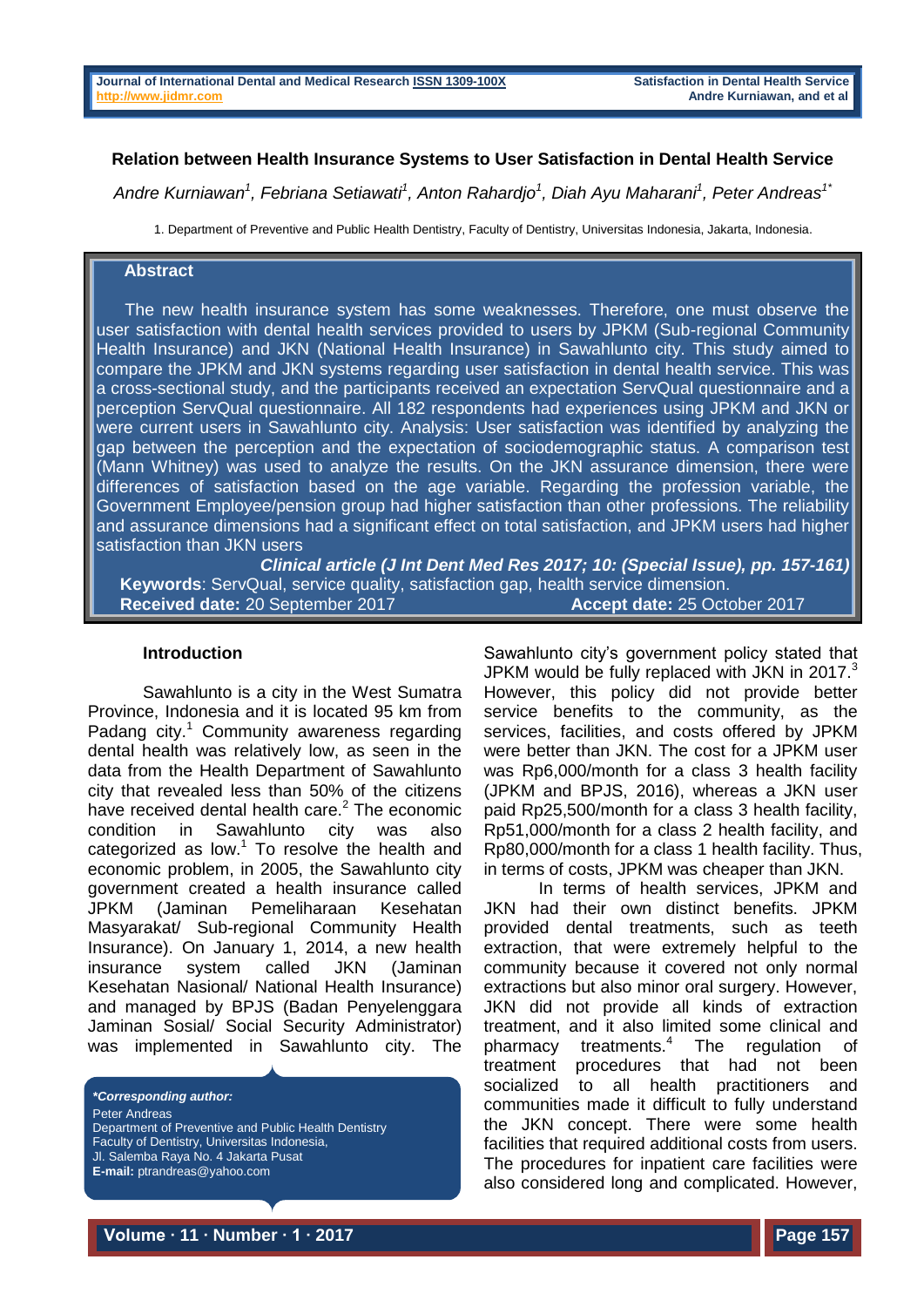JKN had some benefits, such as coordination with private clinics as first-level health care facilities,<sup>5</sup> whereas JKPM only provided health services in public health care facilities. JKN health care facilities were divided into three categories,<sup>5</sup> classes 1, 2, and 3, which aimed to help users receive their health treatments at the facilities they could afford. However, there were some troubles in the health care facilities. Users who were registered in classes 1 and 2 received treatments in class 3 facilities because there were not enough health care facilities. The present study aimed to compare user satisfaction with each insurance system, highlighting the systems' strengths and weaknesses.

## **Materials and methods**

The study was performed with a crosssectional technique using purposive sampling methods (for the Sawahlunto community, which used JPKM and JKN). To determine the users who would be used as subiects, the study performed accidental/convenience sampling of JPKM and JKN users. The study took 100 subjects from Sawahlunto General Hospital (SGH) and 60 subjects from Sawahlunto Community Health Center (SCHC); this was due to SGS having more users than SCHC. The study was conducted on selected CHC that provided the health services and facilities included in the study's questionnaire.

The results were analyzed with a frequency distribution analysis of sociodemographic status (gender, age, and profession). A Mann Whitney comparison test was performed in the gender variable group to identify the user satisfaction gap. A Kruskal Wallis test was performed in the profession variable group to identify the user satisfaction gap. In the profession variable group, which had a statistically significant difference, a post hoc test was conducted. A Spearman correlation test was performed in the age variable group to identify the user satisfaction gap. The JPKM and JKN user gaps were analyzed from all dimensions. A gap with a positive sign  $(+)$ showed that users were satisfied, while a gap with a negative sign (-) showed that the users were not satisfied. The satisfaction levels of JPKM and JKN users were then compared with a Mann Whitney test.

#### **Results**

The study was performed at SGH and SCHC. There were 182 total subjects, with 119 subjects from SGH and 63 subjects from SCHC. The subjects' sociodemographic statuses are represented in Table 1. Analysis of the gender variable group showed no statistically significant difference in total or in each dimension. Analysis of the profession variable group in Table 2 showed statistically significant differences in total gap, tangible gap, and empathy gap for JPKM and JKN users, as well as in the reliability gap for JKN users. Analysis of the age variable group showed a statistically significant difference in the assurance gap for JKN users.

| Variable                    | n   | (%)   |
|-----------------------------|-----|-------|
| Gender                      |     |       |
| Male                        | 74  | 40.7% |
| Female                      | 108 | 59.3% |
| Age                         |     |       |
| < 29 years old              | 54  | 29.7% |
| $30 - 39$ years old         | 38  | 20.9% |
| $40 - 49$ years old         | 46  | 25.3% |
| 50 - 59 years old           | 25  | 13.7% |
| $60 - 69$ years old         | 14  | 7.7%  |
| > 70 years old              | 5   | 2.7%  |
| Profession                  |     |       |
| Government Employee/Pension | 9   | 4.9%  |
| Private employee            | 61  | 33.5% |
| Entrepreneur                | 25  | 13.7% |
| Farmer/Labor                | 14  | 7.7%  |
| Not working/Housewife       | 73  | 40.1% |

**Table 1.** Sociodemographic status of subject.

| Variable                       | Total<br>Gap | Tangible<br>Gap | Reliability<br>Gap | Respons<br>iveness<br>Gap | Assurance<br>Gap         | Empathy<br>Gap |
|--------------------------------|--------------|-----------------|--------------------|---------------------------|--------------------------|----------------|
| <b>JKPM</b>                    |              |                 |                    |                           |                          |                |
| $Gender^M$                     | 0.666        | 0.833           | 0.334              | 0.65                      | 0.48                     | 0.636          |
| Professor <sup>K</sup>         | $0.021*$     | $0.004*$        | 0.111              | 0.149                     | 0.247                    | $0.035*$       |
| Age <sup>S</sup><br><b>JKN</b> | 0.614        | 0.682           | 0.52               | 0.733                     | 0.089                    | 0.877          |
| Gender <sup>M</sup>            | 0.563        | 0.508           | 0.291              | 0.282                     | 0.672                    | 0.183          |
| Profession <sup>K</sup>        | $0.02*$      | $0.004*$        | $0.03*$            | 0.251                     | 0.496                    | $0.011*$       |
| Age <sup>S</sup>               | 0.231        | 0.602           | 0.197              | 0.77                      | $0.029*$<br>$r = -0.162$ | 0.919          |

**Table 2.** Correlation and comparison test on sociodemographic status. *M = Mann Whitney Test; <sup>k</sup> = Kruskal Wallis Test; <sup>S</sup> = Spearmen Test; \*statistically significant difference; r= coefficient correlation*

After analysis with *post hoc test* in Table 3, there were statistically significant differences in the Government Employee/pension group compared with the other profession groups in JPKM and JKN; furthermore, the user satisfaction in the Government Employee/pension group was higher than in any other group. Regarding the assurance dimension of JKN, there were also statistically significant differences between the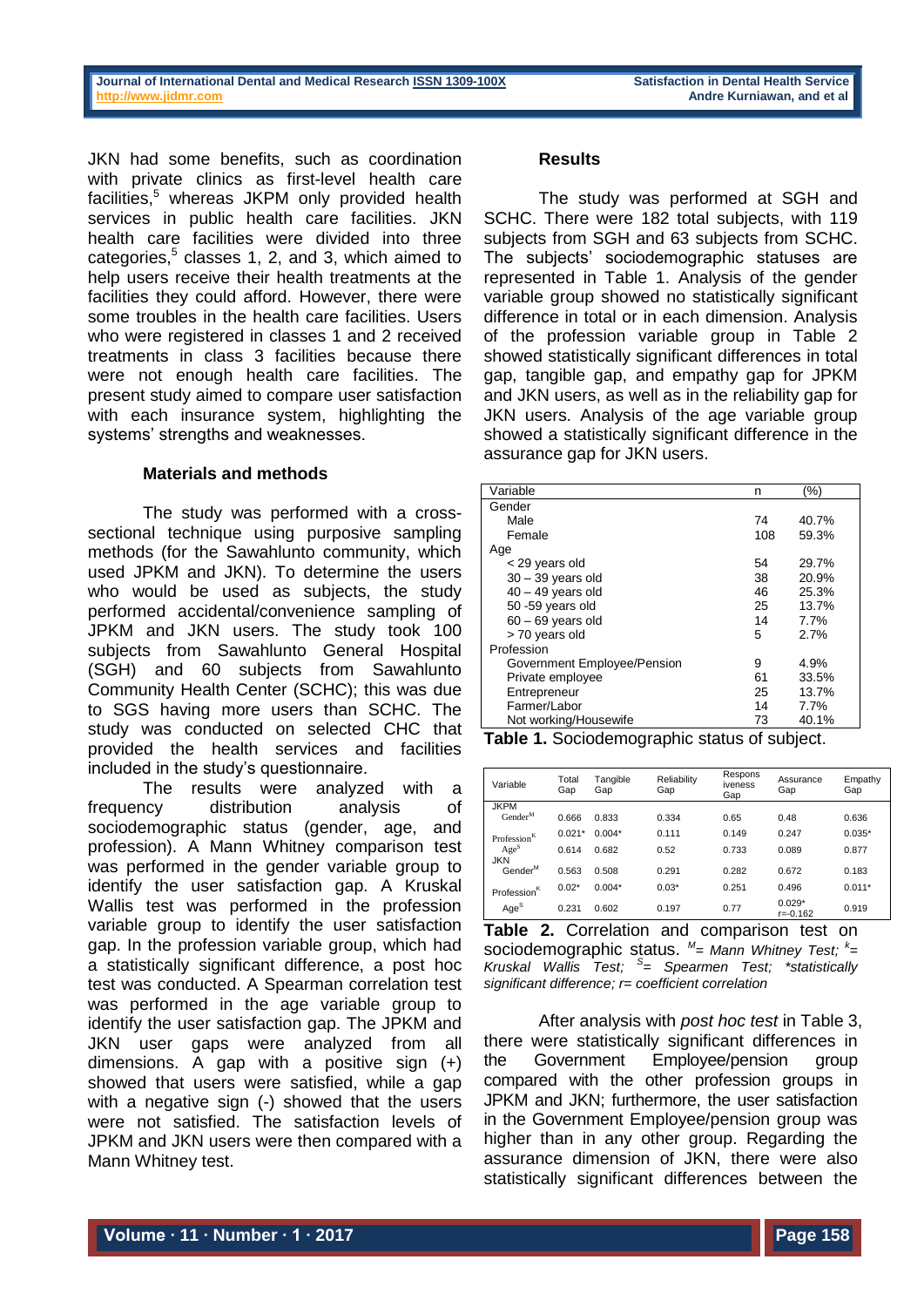farmer/labor group and other profession groups; the user satisfaction in the non-working group was also higher than in any other group. In both health insurance groups, user satisfaction had negative signs, indicating unsatisfied users.

|             | Dimension          | Profession                   | Profession          |              |                  |                              |  |
|-------------|--------------------|------------------------------|---------------------|--------------|------------------|------------------------------|--|
| <b>JPKM</b> | <b>Total Gap</b>   |                              | Private<br>Employee | Entrepreneur | Farmer/<br>Labor | Not<br>working/<br>Housewife |  |
|             |                    | PNS/<br>Pension              | $0.001*$            | $0.019*$     | $0.001*$         | $0.001*$                     |  |
|             |                    | Private<br>Employee          |                     | 0.717        | 0.822            | 0.916                        |  |
|             |                    | Entrepren<br>eur             |                     |              | 0.573            | 0.695                        |  |
|             |                    | Farmer/<br>Labor             |                     |              |                  | 0.871                        |  |
|             | Tangible<br>Gap    |                              | Private<br>Employee | Entrepreneur | Farmer/<br>Labor | Not<br>working/              |  |
|             |                    | PNS/                         | $0.001*$            | $0.003*$     | $0.000*$         | Housewife<br>$0.000*$        |  |
|             |                    | Pension<br>Private           |                     | 0.775        | 0.191            | 0.989                        |  |
|             |                    | Employee<br>Entrepren<br>eur |                     |              | 0.426            | 0.691                        |  |
|             |                    | Farmer/<br>Labor             |                     |              |                  | 0.153                        |  |
|             | Empathy<br>Gap     |                              | Private<br>Employee | Entrepreneur | Farmer/<br>Labor | Not<br>working/<br>Housewife |  |
|             |                    | PNS/<br>Pension              | $0.006*$            | $0.008*$     | $0.003*$         | $0.003*$                     |  |
|             |                    | Private<br>Employee          |                     | 0.971        | 0.468            | 0.561                        |  |
|             |                    | Entrepren<br>eur             |                     |              | 0.534            | 0.649                        |  |
|             |                    | Farmer/<br>Labor             |                     |              |                  | 0.765                        |  |
| <b>JKN</b>  | <b>Total Gap</b>   |                              | Private<br>Employee | Entrepreneur | Farmer/<br>Labor | Not<br>working/<br>Housewife |  |
|             |                    | PNS/<br>Pension              | $0.001*$            | $0.012*$     | $0.000*$         | $0.002*$                     |  |
|             |                    | Private<br>Employee          |                     | 0.64         | 0.483            | 0.92                         |  |
|             |                    | Entrepren<br>eur             |                     |              | 0.276            | 0.618                        |  |
|             |                    | Farmer/<br>Labor             |                     |              |                  | 0.656                        |  |
|             | Tangible<br>Gap    |                              | Private<br>Employee | Entrepreneur | Farmer/<br>Labor | Not<br>working/<br>Housewife |  |
|             |                    | PNS/<br>Pension              | $0.001*$            | $0.004*$     | $0.000*$         | $0.003*$                     |  |
|             |                    | Private<br>Employee          |                     | 0.935        | 0.131            | 0.428                        |  |
|             |                    | Entrepren<br>eur             |                     |              | 0.206            | 0.516                        |  |
|             |                    | Farmer/<br>Labor             |                     |              |                  | $0.045*$                     |  |
|             | Reliability<br>Gap |                              | Private<br>Employee | Entrepreneur | Farmer/<br>Labor | Not<br>working/<br>Housewife |  |
|             |                    | PNS/<br>Pension              | $0.001*$            | $0.006*$     | $0.003*$         | $0.003*$                     |  |
|             |                    | Private<br>Employee          |                     | 0.858        | 0.956            | 0.982                        |  |
|             |                    | Entrepren<br>eur             |                     |              | 0.874            | 0.911                        |  |
|             |                    | Farmer/<br>Labor             |                     |              |                  | 0.986                        |  |
|             | Empathy<br>Gap     |                              | Private<br>Employee | Entrepreneur | Farmer/<br>Labor | Not<br>working/<br>Housewife |  |
|             |                    | PNS/<br>Pension              | $0.002*$            | $0.005*$     | $0.001*$         | $0.001*$                     |  |
|             |                    | Private<br>Employee          |                     | 0.724        | 0.496            | 0.725                        |  |
|             |                    | Entrepren<br>eur             |                     |              | 0.361            | 0.46                         |  |
|             |                    | Farmer/<br>Labor             |                     |              |                  | 0.626                        |  |

**Table 3.** Post-hoc test on profession group variable.

Based on the mean scores in Table 4 for the total gap and for each dimension, the gap from JPKM users was lower than JKN users, indicating the JKPM score almost reached a satisfied level. In Table 5, the distribution of satisfaction level was taken from each subject's gap, and if the score showed a (+), it was interpreted as satisfied, whereas (-) signs were interpreted as unsatisfied. The total satisfaction score for JPKM users was higher than for the JKN group. After analysis with a Mann Whitney test in Table 6, there was a statistically significant difference between JPKM and JKN users in the total gap, reliability gap, and assurance gap.

|                        | <b>JPKM</b> |         |          | <b>JKN</b> |
|------------------------|-------------|---------|----------|------------|
|                        | Mean        | Median  | Mean     | Median     |
|                        | (SD)        | (range) | (SD)     | (range)    |
| Tangible Gap           | -0.794      | $-1$    | $-0.859$ | -1         |
|                        | (0.8)       |         | (0.8)    |            |
| <b>Reliability Gap</b> | $-0.709$    | -1      | $-1.069$ | -1         |
|                        | (0.8)       |         | (0.9)    |            |
| Responsiveness         | $-0.698$    | -1      | $-0.797$ | $-1$       |
| Gap                    | (0.8)       |         | (0.8)    |            |
| Assurance Gap          | $-0.595$    | $-0.67$ | $-0.879$ | $-1$       |
|                        | (0.7)       |         | (0.8)    |            |
| <b>Empathy Gap</b>     | $-0.555$    | -1      | $-0.736$ | -1         |
|                        | (0.8)       |         | (0.9)    |            |
| <b>Total Gap</b>       | $-0.684$    | $-0.8$  | $-0.888$ | -1         |
|                        | (0.6)       |         | (0.7)    |            |

| Table 4. Mean and median for gap score. |  |  |
|-----------------------------------------|--|--|
|-----------------------------------------|--|--|

|            |                 | Gap<br>Total       | Gap<br>Tangible  | Gap<br>Reliabil<br>ity | Gap<br>Respons<br>iveness | Gap<br>Assur<br>ance | Gap<br>Empathy |
|------------|-----------------|--------------------|------------------|------------------------|---------------------------|----------------------|----------------|
| <b>JPK</b> | Unsati<br>sfied | 149<br>(81.9<br>%) | 134<br>(73.6%)   | 132<br>(72.5%          | 107<br>(58.8%)            | 130<br>(71.4)<br>%)  | 97<br>(53.3%)  |
| М          | Satisfi<br>ed   | 33<br>(18.1)<br>%) | 48<br>(26.4%)    | 50<br>(27.5%           | 75<br>(41.2%)             | 52<br>(28.6)<br>%)   | 85<br>(46.7%)  |
|            | Unsati<br>sfied | 150<br>(82.4<br>%) | 135<br>(74.2%)   | 137<br>(75.3%          | 110<br>(60.4%             | 138<br>75.8%         | 105<br>(57.7%) |
| <b>JKN</b> | Satisfi<br>ed   | 32<br>(17.6)<br>%  | 47<br>$(25.8\%)$ | 45<br>(24.7%           | 72<br>(39.6%)             | 44<br>(24.2)<br>%    | 77<br>(42.3%)  |

**Table 5.** Satisfaction distribution.

| Group              | Total    | Tangible | Reliability | <b>Responsiveness</b> | Assurance | Empathy |
|--------------------|----------|----------|-------------|-----------------------|-----------|---------|
|                    | Gap      | Gap      | Gap         | Gap                   | Gap       | Gap     |
| <b>JPKM</b><br>JKN | $0.002*$ | 0.461    | $0.000*$    | 0.278                 | $0.000*$  | 0.077   |

**Table 6.** Satisfaction comparison of JPKM and JKN users. *\*statistically significant difference*

#### **Discussion**

The study was performed at SGH and SCHC. There were 182 total subjects, with 119 subjects from SGH and 63 subjects from SCHC; this was due to SGH having more users than SCHC. The study was performed on selected Puskesmas that provided the health services and facilities included in the study's questionnaire. To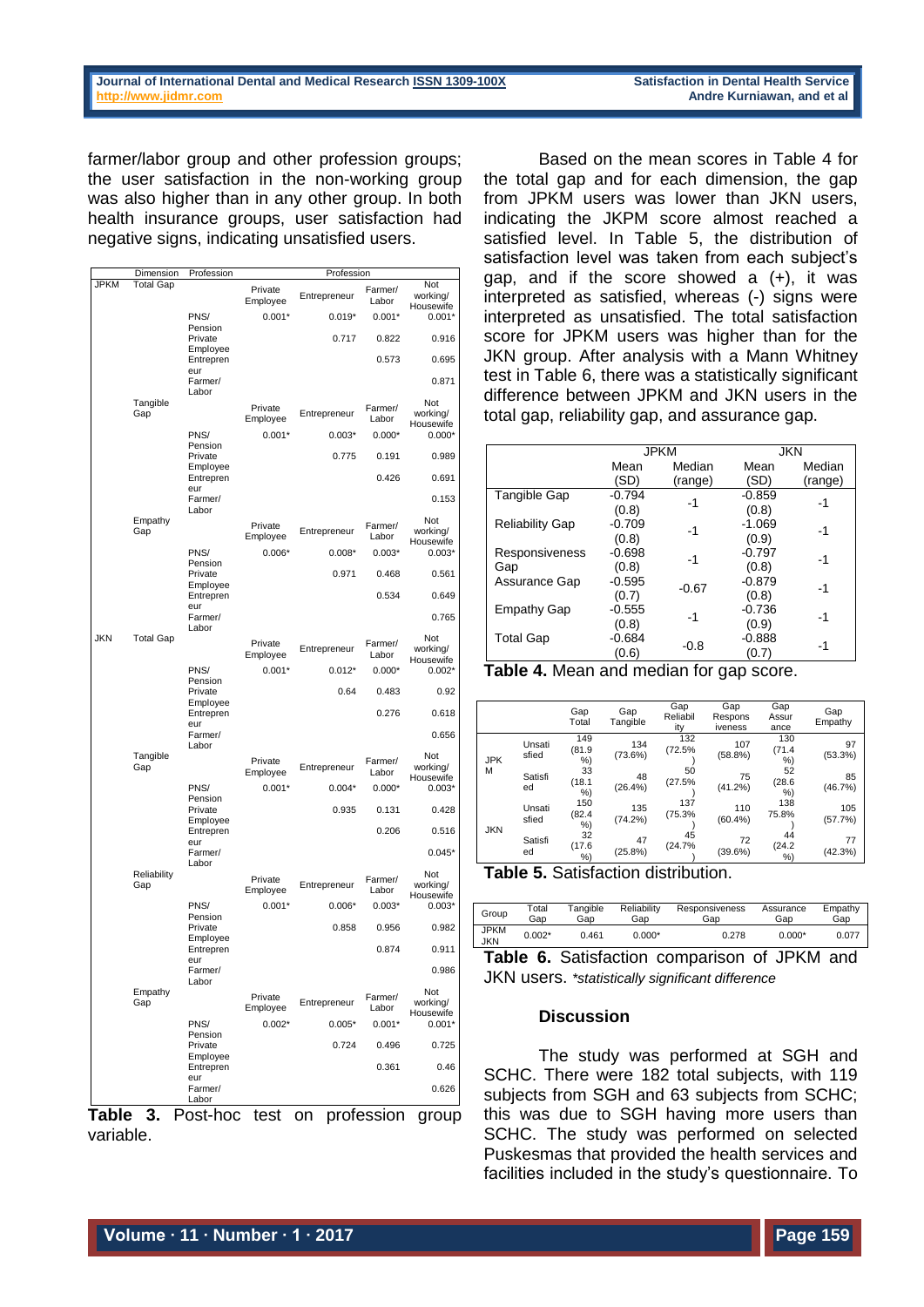evaluate user satisfaction, this study compared the gap between perception and expectation.<sup>6</sup> Perception and expectation scores were taken from the ServQual questionnaire, which consisted of three questions on the tangible dimension of facilities; two questions on the reliability dimension about the administration procedures and the inpatient procedures; one question on the responsiveness dimension about the response to solve problems; three questions on the assurance dimension about the assurance of medical references, services, and costs; and one question on the empathy dimension about the attitudes of JPKM and JKN employees.

Based on a Mann Whitney test, there was no statistically significant difference in the satisfaction gap of the gender variable group, when comparing the gender variable group to the total gap and to each health care dimension. The analysis used a p-value of  $> 0.05$ . These results were different than the results from the study conducted by Rafat Mohebifar *et al.* and Al-Borie *et al.,* which stated that gender had a significant relation to satisfaction.<sup>6-8</sup> A Spearmen test was conducted to determine the relation between age and satisfaction. The results stated that only the assurance dimension of the JKN group had a significant relation with a negative correlation (-), which is interpreted as meaning the younger the user, the higher the level of satisfaction. These results were also different than the results from the study conducted by Rafat Mohebifar *et al*. and Al-Borie *et al.,* which stated that age has no significant relation to satisfaction.<sup>6-8</sup> A Kruskal Wallis test was conducted to determine the different satisfaction levels in the profession variable group. The results showed that JPKM and JKN users both had statistically significant differences in total gap, tangible gap, and empathy gap based on profession, and JKN users also displayed a significant difference in the reliability gap. A post hoc test was conducted to determine the differences in each group. The results stated that the Government Employee/pension group had the highest satisfaction level and a statistically significant difference than any other profession group among JPKM and JKN users. Furthermore, the non-working group had a higher satisfaction level than the farmer/labor group in the assurance dimension. The study conducted by Rafat Mohebifar *et al.* and Al-Borie *et al.* also stated that profession has a significant relation to

satisfaction: the higher level of education, the lower level of satisfaction. 5-7

In this study, JPKM and JKN users both had negative gap scores on each dimension. The JPKM group has a smaller negative gap than JKN, as the gap between perception and expectation was extremely narrow, almost reaching user satisfaction. The study conducted by Al-Borie *et al.* also stated that national health care had a greater satisfaction gap than private health care in five Saudi Arabian cities (Tabuk *et al*). <sup>7</sup> This smaller gap for JPKM system was due to the evaluation and improvement of the JPKM administration over 11 years.<sup>2,8</sup> Both JPKM and JKN had the lowest gap in the empathy dimension, followed by assurance, responsiveness, reliability, and tangible in JPKM, compared to responsiveness, tangible, assurance, and reliability in JKN. The study conducted by Al-Borie *et al.* also stated that in public health care, the dimensions that affect user satisfaction were tangible, empathy, assurance, reliability, and responsiveness, while in private health care, the dimensions that affect user satisfaction were assurance, empathy, tangible, reliability, and responsiveness. <sup>7</sup> However, other studies have stated that public health care had the biggest gap in the tangible dimension,<sup>9-11</sup> because public health care tends to focus on the empathy dimension due to limited facilities.<sup>12</sup> Private health care tends to focus on the tangible dimension (facilities) rather than personal relations.<sup>10,11,12</sup>

The tangible dimension was the biggest gap in JPKM, according to a study conducted in Romania by Purcărea *et al.* Therefore, there should be an improvement in terms of facilities using the latest technology to give better service and to increase user satisfaction.<sup>13</sup> In the JKN group, the reliability dimension, interpreted as administration procedure and inpatient procedure, was the biggest gap. BPJS, as the social security administrator, regulated that JKN users must sign up at the BPJS counter in hospitals to get an SEP (User Eligibility Document), <sup>3</sup> which contributed to longer and more complicated procedures. A measure was taken to resolve this problem by establishing online SEP registration; however, this was implemented in only some hospitals with good facilities.

This study had some limitations, such as the proportionality between females and males, the age proportion, and the unbalanced